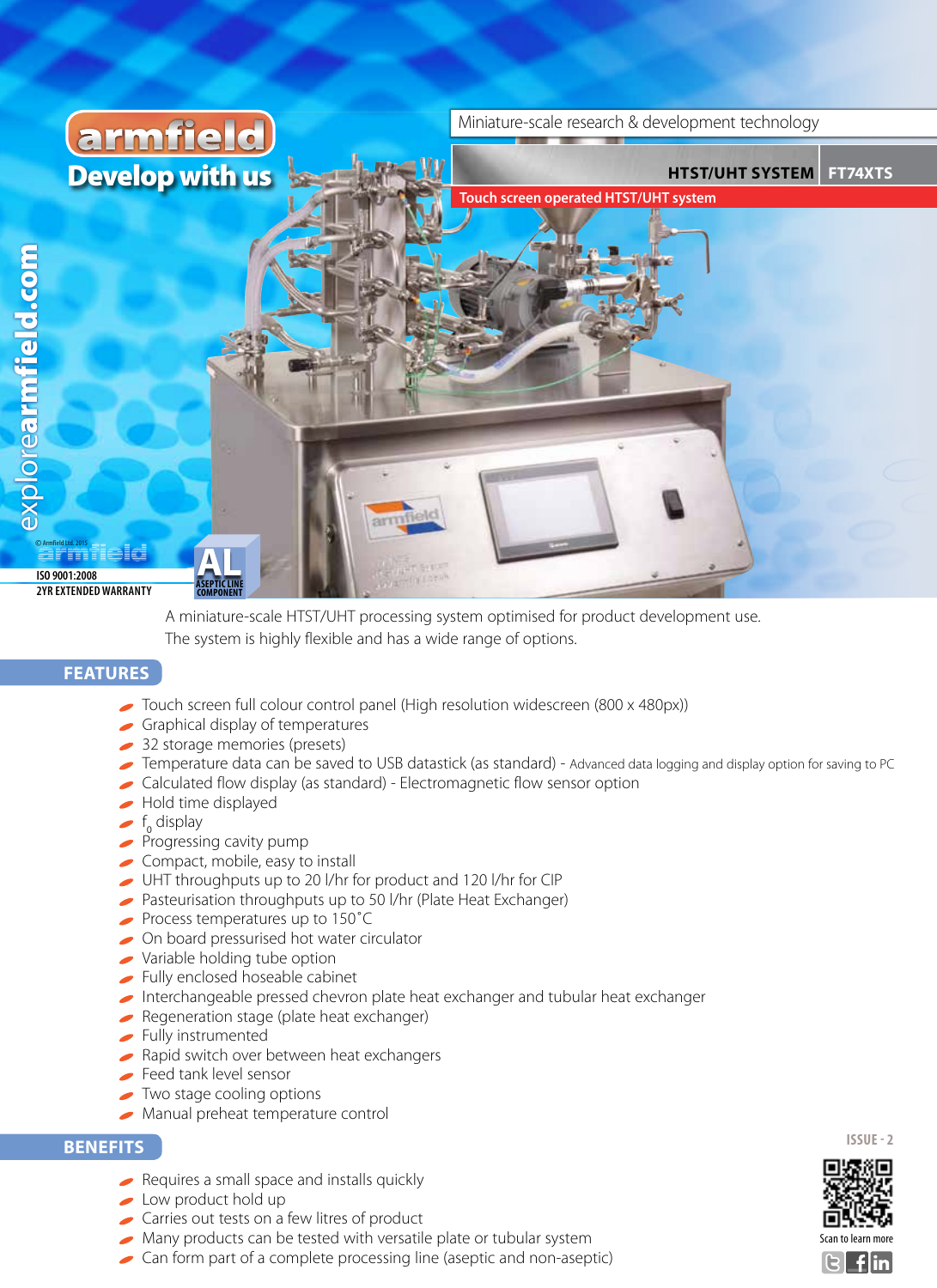### *FT74XTS HTST/UHT Service Unit*

*The FT74XTS service unit provides the services, controls and instrumentation to run the Armfield miniature-scale heat exchangers as described below. The heat exchangers fit on top of the service unit and can be interchanged easily in just a few minutes.*

*The service unit comprises a feed tank, a product pump, instrumentation for the heat exchangers and an electrically powered hot water boiler with recirculation pump. It is controlled by an integral Programmable Logic Controller (PLC) with a high resolution full colour touch screen panel providing the operator interface.*

*A novel feature is the feed pump, which has two speed ranges. A low speed range for UHT processing and a higher range for Clean-In-Place (CIP) or for processing at higher throughputs and lower temperatures. The flow rate is fully variable in each range. The feed pump is a hygienic progressing cavity pump controlled by a state of the art frequency inverter, which compensates for any slip in the pump drive motor. Thus the flow rate of the product can be determined to an accuracy sufficient for many purposes directly from the pump speed setting. This calculated flow rate is displayed on the screen.*

*An electromagnetic flowmeter option is also available (FT74-40).*

*The standard FT74XTS permits the temperature history to be recorded onto a USB datastick for subsequent analysis. Also available is an advanced datalogging system with software enabling temperatures, product pressure, pump speed etc to be recorded directly onto a windows pc (not provided). The accompanying software provides a range of sophisticated real time graphical and tabular display facilities, see www.armfield.co.uk/armsoft for more details.*

### *Miniature Tubular Heat Exchangers*

*The FT74-20-MkIII is the standard tubular heat exchanger, and uses a series of concentric 316 stainless steel tubes to heat and cool the product. A gentle preheat can be achieved by adjusting the hot water flow to the first two tubes. Four further heating tubes are used and both 2s and 15s (@ 10l/hr) holding tubes are provided as standard.*

*The four cooling tubes can be used either as a single cooling stage, or split into two stages of two tubes each for enhanced cooling when used in conjunction with a cooling water supply and a chilled water/glycol supply (e.g. Armfield FT63). The FT74-20-MkIII can be upgraded to the FT74-24-MkIII (below) at a later date.*

*The FT74-24-MkIII is an extended version of the FT74-20-MkIII, with a total of eight cooling tubes (4+4). When used with a chilled water/glycol supply on the second four tubes, and with the static mixer options, this heat exchanger can give product output temperatures below 10˚C, dependant on product, flow rate and processing temperature.*

*The FT74-21 is a set of static mixers for two tubes, and can be used with either tubular heat exchanger to improve the heat transfer. This is particularly useful when trying to get maximum heating or cooling with viscous products. Multiple sets can be used to optimise both heating and cooling performance. Additional static mixers can be added at any time.*

### *Miniature Plate Heat Exchanger*

*The FT74-30-MkIII is the standard plate heat exchanger, comprising a regeneration section, a heating section and a cooling section. It is based on miniature 316 stainless steel plates specifically developed for this application. The chevron pattern mimics the turbulence and shear rate of industrial-scale systems. Holding tubes of 2s and 15s (@10l/hr) are provided as standard.*

*A number of options can be provided to enhance the performance of the standard plate heat exchanger. These options involve additional plate configurations and are easy to retro-fit by the user.*



**FT74-30 Plate heat exchanger module**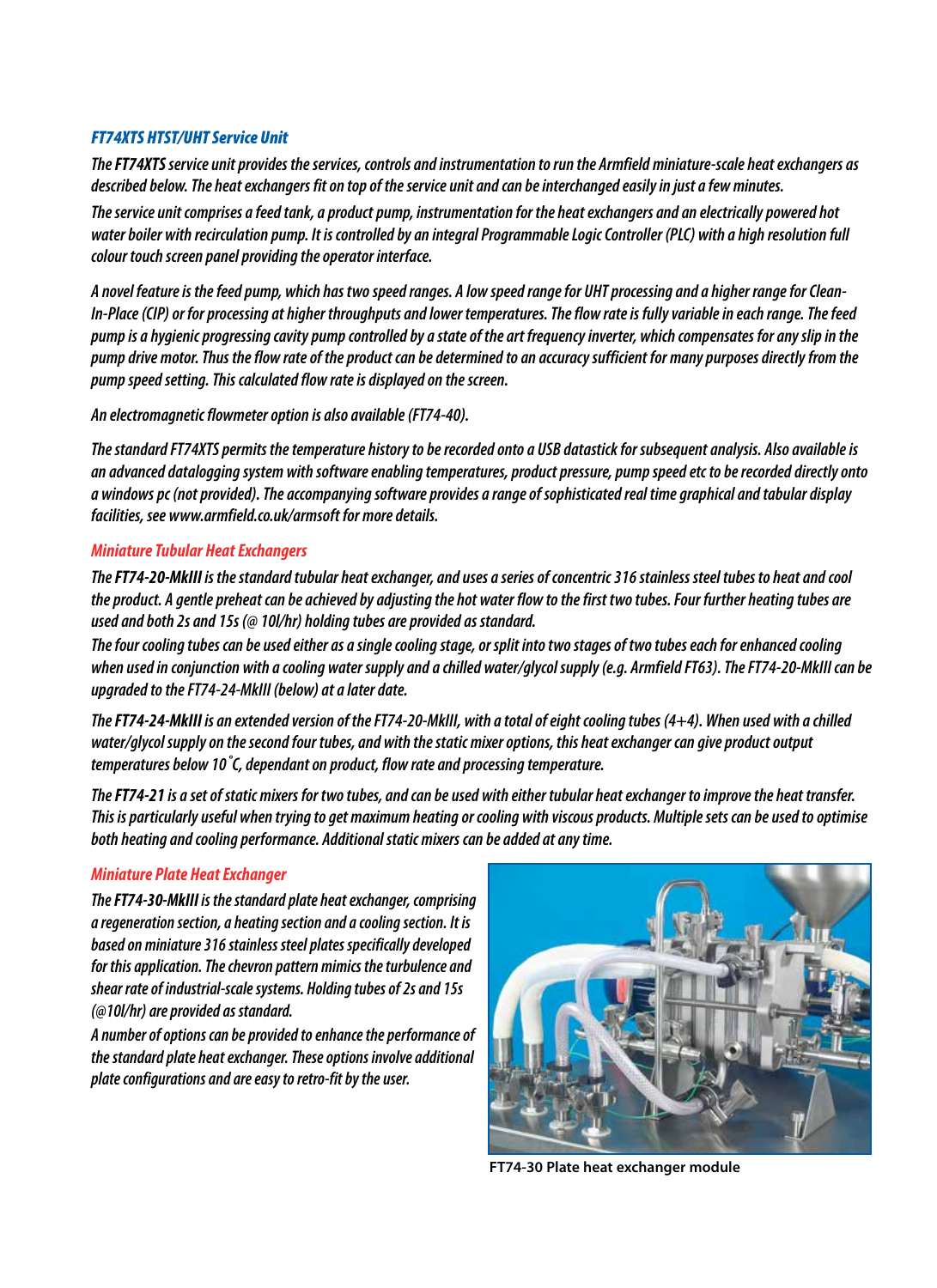

*The FT74-31 Homogeniser interconnecting plate can be fitted into the regeneration section and permits connections to an upstream (i.e. before heat treatment) homogeniser to be made. It includes a temperature sensor on the homogeniser return, which can be displayed on the FT74-44 data logger. The FT74-32 Homogeniser interconnecting plate enables the homogeniser to be connected after the heat treatment (downstream).*

*Note: only one interconnecting plate can be fitted at a time.*

*The FT74-33 Two stage cooling option provides a complete additional cooling stage. The second cooling stage can be used in conjunction with a chilled water/glycol supply (e.g. Armfield FT63) for the best possible product cooling. Output temperatures below 5˚C are possible, dependant on the product and the flow rate. An interconnecting link is provided to permit single stage cooling.*

*The FT74-34 Additional heating option provides extra plates in both the heating and regeneration sections. This is useful for difficult products at high temperatures, or where higher throughputs are desired.*

### *FT74-65 Variable Holding Tube*

*Comprising three different holding tube coils, packaged together in an insulated canister, the FT74-65 can be easily configured to provide seven different holding times between 30s and 120s (@10 l/hr). Intermediate holding times can be achieved by varying the feed flow rate. The variable holding tube can be used with all the plate and tubular heat exchangers described above. It is supplied with an additional temperature sensor to enable the product temperature from the holding tube to be displayed on the screen.*

### *FT74-45 Sterilisation Link*

*The FT74-45 is an additional heat exchanger, which can be used with the FT74-20-MkIII or FT74-30-MkIII to sterilise the complete system including the cooling section. The heating power is derived from the hot water boiler used in the FT74XTS. It can also be used to link to and sterilise an aseptic filler such as the Armfield FT83.*

*Note: if using an in-line homogeniser, the additional cooling tubes of the FT74-24-MkIII, or holding times in excess of 45s, then additional measures will be required to completely sterilise the system. Please consult Armfield with your specific requirements.*

#### *FT74-22 Pneumatic Back Pressure Valve*

*When working with particulate products and the tubular heat exchanger, the standard mechanical back pressure valve can be replaced by the FT74-22 to give much more stable flow and back pressure. (Requires a supply of compressed air).*

### *Associated Equipment (see separate data sheets)*

*A wide range of equipment is available for use in conjunction with the FT74XTS system to enhance the overall processing capability. FT90/91 Homogenisation Subsystems FT83 Sterile Filling System FT63 Process Chiller FT140 Mixing Vessels*

### *Integrated systems*

*The majority of customer requirements can be easily and simply implemented from the standard items listed above using a modular approach. However, there will be situations when these standard items will not meet the full needs of a specific customer. Armfield offer a service to design and build complete bespoke integrated processing lines optimised to your requirements.*